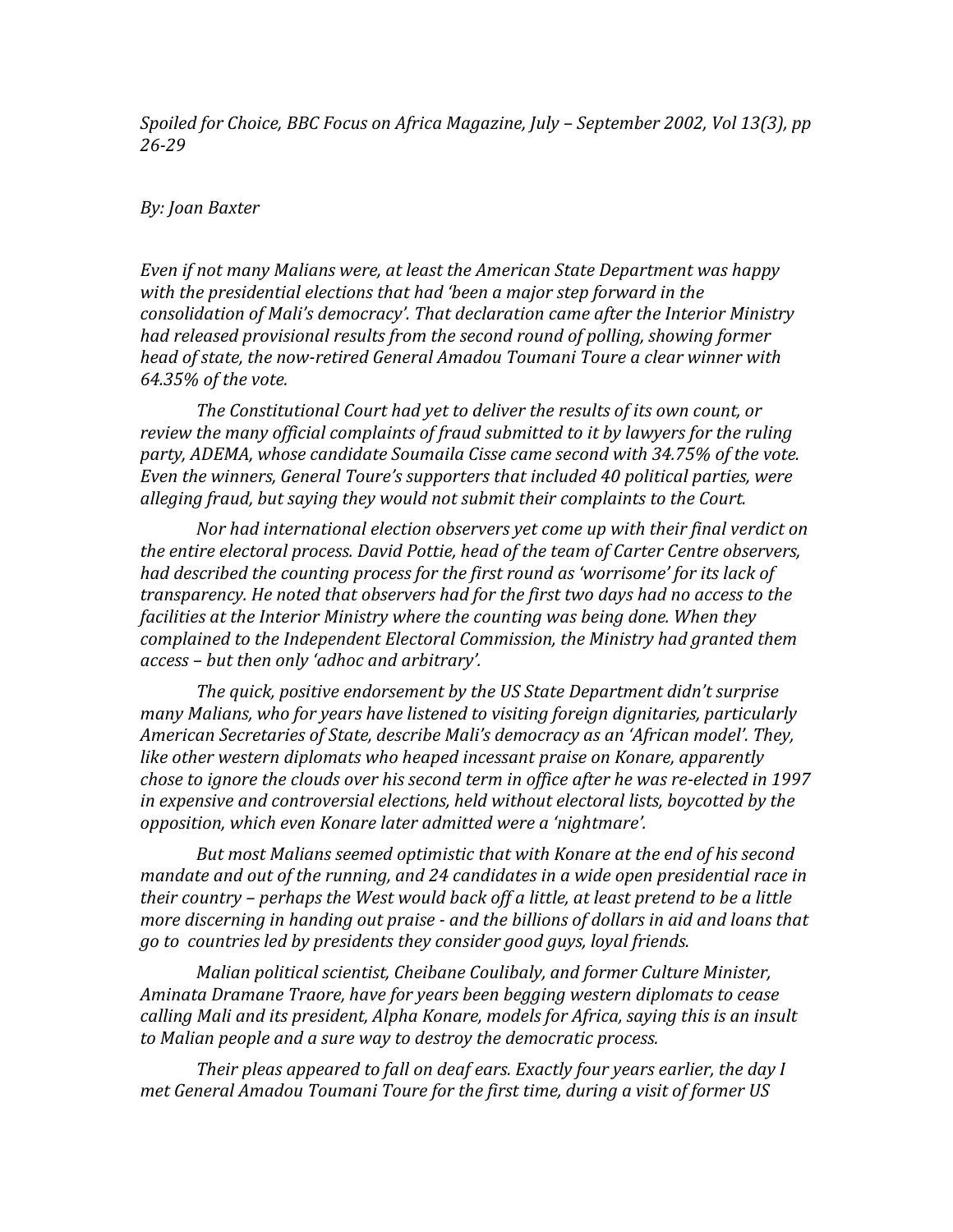*president Jimmy Carter, with whom Toure was running health programmes in Mali, a US diplomat announced to me as we watched the General pass, 'There goes the next president of Mali.'*

*More recently, just weeks before the elections, a European diplomat told me the very same thing. This, at a time when Amadou Toumani Toure had yet to officially declare his candidacy or find any political parties to support his bid.*

*Was it lucky guessing, or were those diplomats privy to information Malians didn't have? Not a single Malian analyst or observer I asked on the first day of presidential polling in April was putting any money on the outcome, although nearly everyone thought former Prime Minister Ibrahim Boubacar Keita would make it through to the second round. And in the early results broadcast live on the night of April 28th, indeed Keita and Amadou Toure were running neck on neck.* 

*Then the delays started, with a blackout on results that lasted two days and nights. At one point, Interior Ministry officials justified the delay with a mysterious car accident. They said the computer technician – the only man with the password to the computer network – was in 'a coma'. That same computer technician was already conscious and at home a few hours later, but by then the Interior Ministry had started handing out new results that showed Keita had fallen into third place, behind Soumaila Cisse.* 

*Keita and his political coalition, Hope 2002, cried foul and pointed out that Cisse's campaign manager was the wife of the Interior Ministry, alleging the results had been rigged from 'on high' to eliminate Keita. But then the Constitutional Court did its own independent count. It was a totally opaque process, and the 9-member Court annulled 500,000 votes - 25% of all ballots cast – but still said Toure and Cisse had placed first and second, qualifying for the second round of voting. Keita and his alliance acquiesced to the judgement of the Court, despite the fury of their militants and their own claims of 'massive and grotesque fraud', and threw their key support – almost 30% of the votes in that first round - behind Amadou Toumani Toure.*

*With the advantage of hindsight, many Malians are now alleging it was all 'meticulously pre-planned, step by step'. After ten years of political leadership that Malians say was marked by intrigue, manipulation and divisiveness, it is a sorry comment on Mali's democracy that people on the street have lost faith in the democratic process and are so quick to claim everything that happens is a conspiracy coming from 'Koulouba' – the spectacular presidential office and palace perched on a cliff overlooking the capital, Bamako.*

*'At first I was really depressed by the trickery of the elections, we all know they tricked the results of the first round,' says one student, whom we'll call Mohamed. 'But then I realised that I should be thanking God that Alpha is leaving. I don't want Amadou Toumani Toure back in power, it's a step backwards to have a military man as head of state, nothing can be worse than Alpha.'*

*Asked for proof of their allegations of manipulation of the elections that knocked former prime minister, Ibrahim Boubacar Keita, out of the presidential race after the first round, members of his political alliance, say there will never be any*